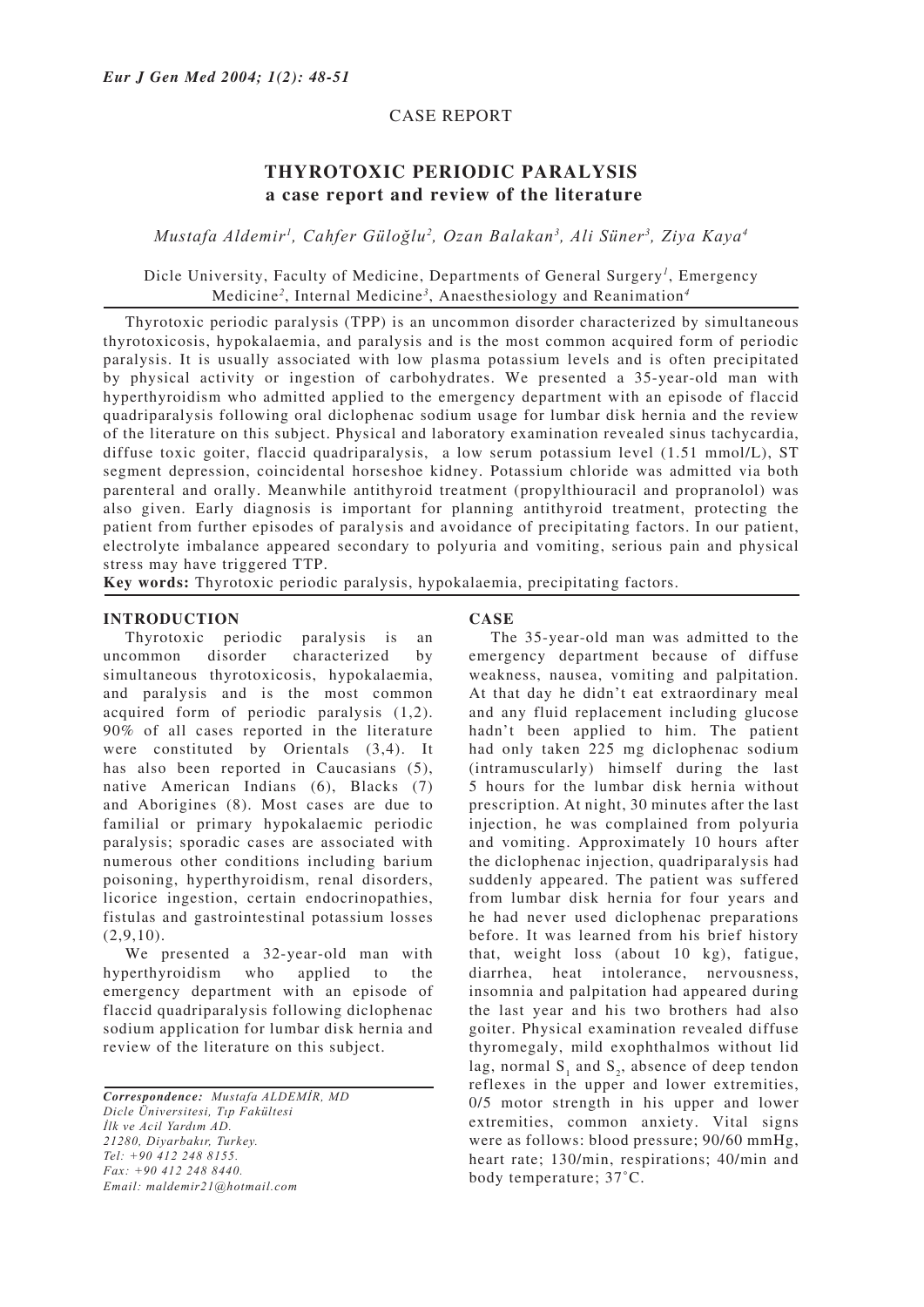Complete blood cell count and electrolyte levels were normal except for a serum potassium level of 1.51mmol/L (normal, 3.3- 5.1mmol/L). In addition, patient had serum creatine phosphokinase level of 1200 U/L (normal, 0-190 U/L), serum triiodothyronine  $(T_3)$  level of 2.33 ng/ml (normal, 0.846-2.02) ng/ml), serum thyroxine  $(T_4)$  of level 17.78 ng/dl (normal, 5.13-14.06 ng/dl), serum free T3 level of 0.797 ng/dl (0.182-0.462 ng/dl ), serum free  $T_4$  level of 5.09 ng/dl (normal, 0.932-1.71 ng/dl), serum thyroid-stimulating hormone (TSH) level of 0.005 µIU/ml (normal, 0.27-4.2 µIU/ml). Electrocardiogram has showed sinus tachycardia and ST segment depression (in  $V_{1-4}$ ). Ultrasonography showed diffuse goiter and horseshoe kidney. The patient was hospitalized due to hypokalaemic paralysis and Graves' disease.

The patient has received 106 mEq intravenous (iv) potassium chloride during first six hours. Then he received oral potassium chloride (80 mEq/day). Meanwhile propylthiouracil (200 mg/day) and propranolol (40 mg/day) were given to him. Serial measurements of potassium levels showed a steady return to normal value (3.55 mmol/L) within 8 hours. The improvement began 30 minutes after potassium application and the patient's muscle strength came back to normal on the fingers of the lower extremity firstly then on arms and at last on legs. Within 10 hours of admission, paralysis had completely resolved. Deep tendon reflexes were slowly returned and complete improvement occurred within 18 hours. After 6 hours of admission, electrocardiographic data were determined as normal. He was discharged from the hospital on the 2nd day with normal motor strength and normal reflexes.

#### **DISCUSSION**

TPP is predominantly a disease of males, the male: female ratio being 20:1 (3,8). The usual age of onset of the disorder is similar to that of thyrotoxicosis, as being most common between second and fourth decades (3). Rarely, there is family history of TPP (3,6). Our patient was a 35-year-old man and there wasn't any family history.

The pathogenesis of TPP is uncertain, although it likely involves defects in membrane bound ion-transporting proteins, such as sodium, K-adenosine triphosphatase (11), or ion channel proteins (12). Marlier et al (13) claimed that the activity of erythrocyte Na-K-ATPase was significantly decreased before treatment in a patient with TPP. Chan et al (14) have been determined that patients with TPP have hyperinsulinaemia and this is accompanied by higher Na+,  $K(+)$ -ATPase activity. TPP usually follows a heavy carbohydrate meal and this has been explained by hyperinsulinaemia stimulating Na+, K(+)- ATPase activity. Total body potassium stores in TPP remains adequate, but serum potassium decreases due to potassium migration into muscle cells which causes the muscles to become electrically unexcitable (2).

Graves' disease is the most common cause of hyperthyroidism in affected patients, but any cause of thyrotoxicosis, including administration of excessive amounts of exogenous thyroid hormone, can trigger attacks of TPP in susceptible patients (2). TPP has been described in patients with nonimmunologic thyroid diseases, such as toxic nodular goiter and toxic adenoma. (1,15-17). Paralytic attacks can be induced by insulin and carbohydrate administration in hyperthyroid patients with TPP, but not in patients with TPP who have become euthyroid. After patients with TPP have become euthyroid and symptom-free, paralytic attacks will recur if patients relapse into a thyrotoxic state (3). Biering et al (18) reported thyrotoxic periodic paralysis in two patients with adrenal adenomas and hyperandrogenaemia.

It was reported that diclophenac sodium caused hyperkalaemic quadriparesis (19), anaphylactic shock (20), severe hepatitis (21) and arterial vasospasm (22), and was a potent inhibitor of prostaglandin  $E<sub>2</sub>$  (PG- $E_2$ ) and IL-6 (23). In our case, profound hypokalaemia and quadriparalysis were determined despite known hyperkalaemic effect of diclophenac sodium. In this case, possibly excessive amounts of thyroid hormone increased electrolyte permeability of the muscle membrane to electrolytes, with influx of K into the cell so caused failure in depolarization. Other causes of hypokalaemia are electrolyte imbalance secondary to polyuria and vomiting. At the same time, serious pain and stress related to lumbar disk hernia may have triggered TTP.

Some patients complain muscular weakness, especially proximal muscles of the lower extremities, while marked and generalized weakness of skeletal muscles is common with more severe potassium depletion  $(2,16,17)$ . Attacks of periodic paralysis occur usually at night. Very severe hypokalaemia may lead to virtually total paralysis including respiratory, bulbar and cranial musculature. Sudden deaths from respiratory failure and arrhythmia have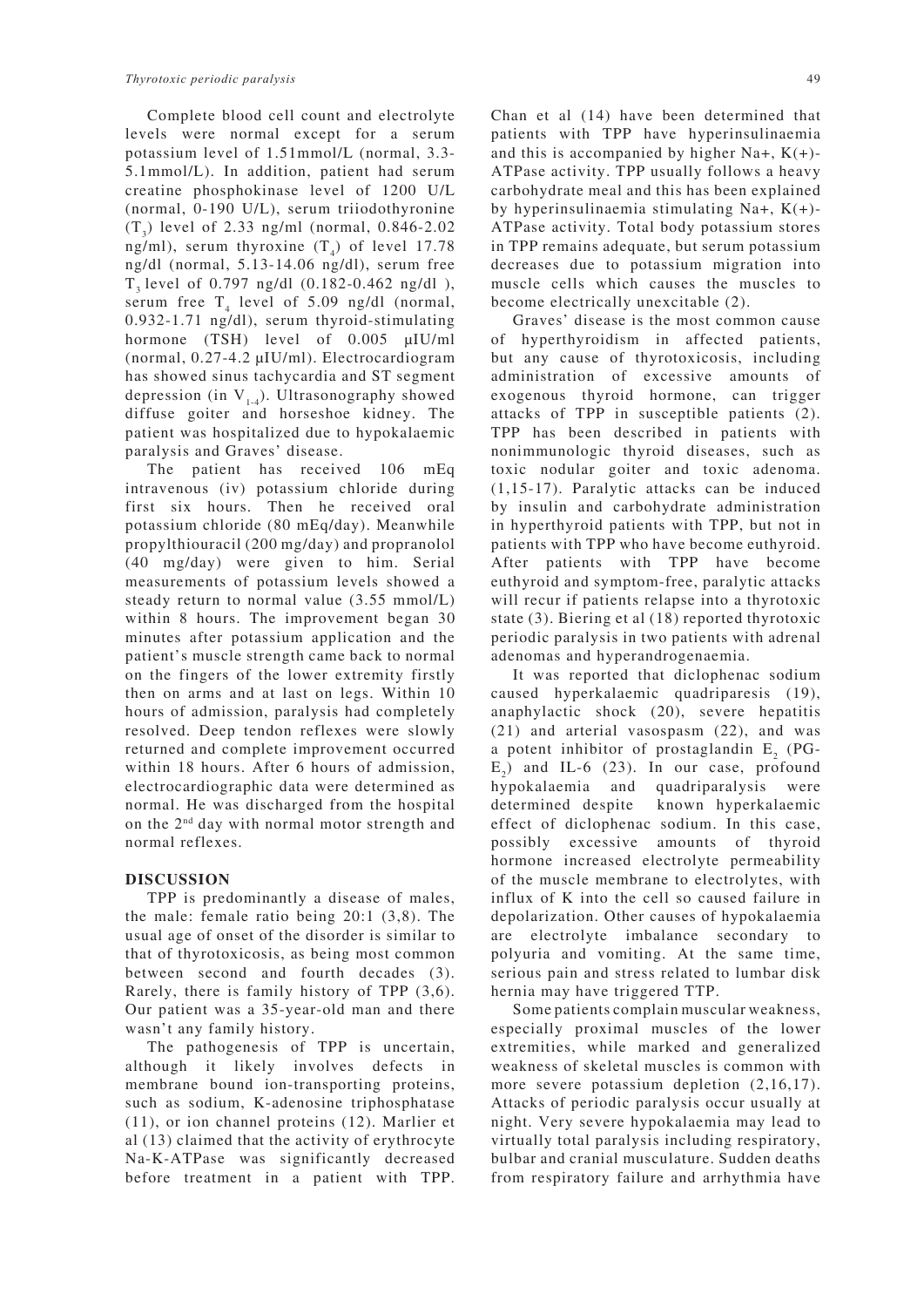been reported (1,2,9,24,25). On physical examination, in addition to decreased motor power, the patient may demonstrate decreased or absent tendon reflexes. The sensations and level of consciousness are generally unaffected (2). Our patient was conscious, any important respiratory or cardiac problems haven't been seen, but deep tendon reflexes were absent together with quadriparalysis. Both of the problems improved completely after potassium replacement. In our case, TPP occurred at night after polyuria, vomiting and serious lumber pain following intake of a total of 225 mg diclophenac sodium in about 5 hours.

The most frequent electrocardiographic changes were ST segment depression with T wave flattening, sinus tachycardia, and U waves, which are typical for hypokalaemia and thyrotoxicosis. In patients with TPP, sinus arrest and second-degree atrioventricular block (26), ventricular fibrillation (25), and ventricular tachycardia (27) have been described. Electrocardiogram of our case showed sinus tachycardia and ST segment depression  $(V_{14})$ . Hypophosphatemia and hypomagnesemia during paralysis in patients with TPP have been previously reported (1,28,29) and may contribute to the muscle weakness (30) along with hypokalaemia. In our patient, any other electrolyte imbalance other than profound hypokalaemia was not detected.

Hypokalaemia is considered to be the most consistent electrolyte abnormality in TPP and a hallmark of the syndrome, along with hyperthyroidism. It has been demonstrated that hypokalaemia is a result of a K shift into cells and that it is not caused by total-body K depletion and exact mechanism is unknown (16,17,31). Correction of the hyperthyroid state is the most definitive treatment for TPP. Hyperthyroidism was managed first with a thyroid suppressant (methimazole) and propranolol (1,3,5,32,33).

Potassium administration during an acute attack will shorten the duration of the episode, and treatment with prednisone, potassium supplementation, or spironolactone may prevent attacks in some patients (9,32,33). Definitive treatment of hyperthyroidism was achieved with radioactive iodine. Our patient received totally 106 mEq potassium chloride and recovered in about 6 hours after arriving to the hospital. 200 mg/day propylthiouracil and 40 mg/day propranolol were given orally to our patient.

TPP should be taken into consideration in the differential diagnosis of all acute episodes of motor paralysis especially in young patients. TPP is treated by cautious replacement of potassium and achievement of a euthyroid state. Early diagnosis is important to prevent morbidity and mortality, early treatment protect the patient from further episodes of paralysis and avoid from precipitating factors.

#### **REFERENCES**

- 1- Manoukian MA, Foote JA, Crapo LM: Clinical and metabolic features of thyrotoxic periodic paralysis in 24 episodes. Arch Intern Med 1999;159: 601-6
- 2- Ahlawat SK, Sachdev A: Hypokalaemic paralysis. Postgrad Med J 1999;75:193-7
- 3- McFadzean AJ, Yeung R: Periodic paralysis complicating thyrotoxicosis in Chinese. Br Med J 1967;1:451-5
- 4- Bergeron L, Sternbach GL: Thyrotoxic periodic paralysis. Ann Emerg Med 1988;17:843-5
- 5- Kodali VR, Jeffcote B, Clague RB: Thyrotoxic periodic paralysis: a case report and review of the literature. J Emerg Med 1999;17:43-5
- 6- Conway MJ, Siebel JA, Eaton P: Thyrotoxicosis and periodic paralysis: improvement with beta blockade. Ann Intern Med 1974;81:332-6
- 7- Kilpatrick RE, Seiler-Smith S, Levine SN: Thyrotoxic hypokalemic periodic paralysis: report of four cases in black American males. Thyroid 1994;4:441-5
- 8- Ghose R, Quail G, King R, Moloney P: Hypokalaemic paralysis in remote aboriginal communities. Aust Fam Physician 1996;25:1172-3
- 9- Stedwell RE, Allen KM, Binder LS: Hypokalemic paralyses: a review of the etiologies, pathophysiology, presentation, and therapy. Am J Emerg Med 1992;10:143-8
- 10- Rowbottom SJ, Ray DC, Brown DT: Hypokalemic paralysis associated with renal tubular acidosis. Crit Care Med 1987;15:1067-8
- 11- Miller C: Potassium selectivity in proteins: oxygen cage or Pi in the face? Science 1993;261:1692-3
- 12- Ackerman MJ, Clapham DE: Ion channels: basic science and clinical disease. N Engl J Med 1997;336:1575-86
- 13- Marlier S, Raccah D, Disdier P, et al: Thyrotoxic periodic paralysis. Discussion